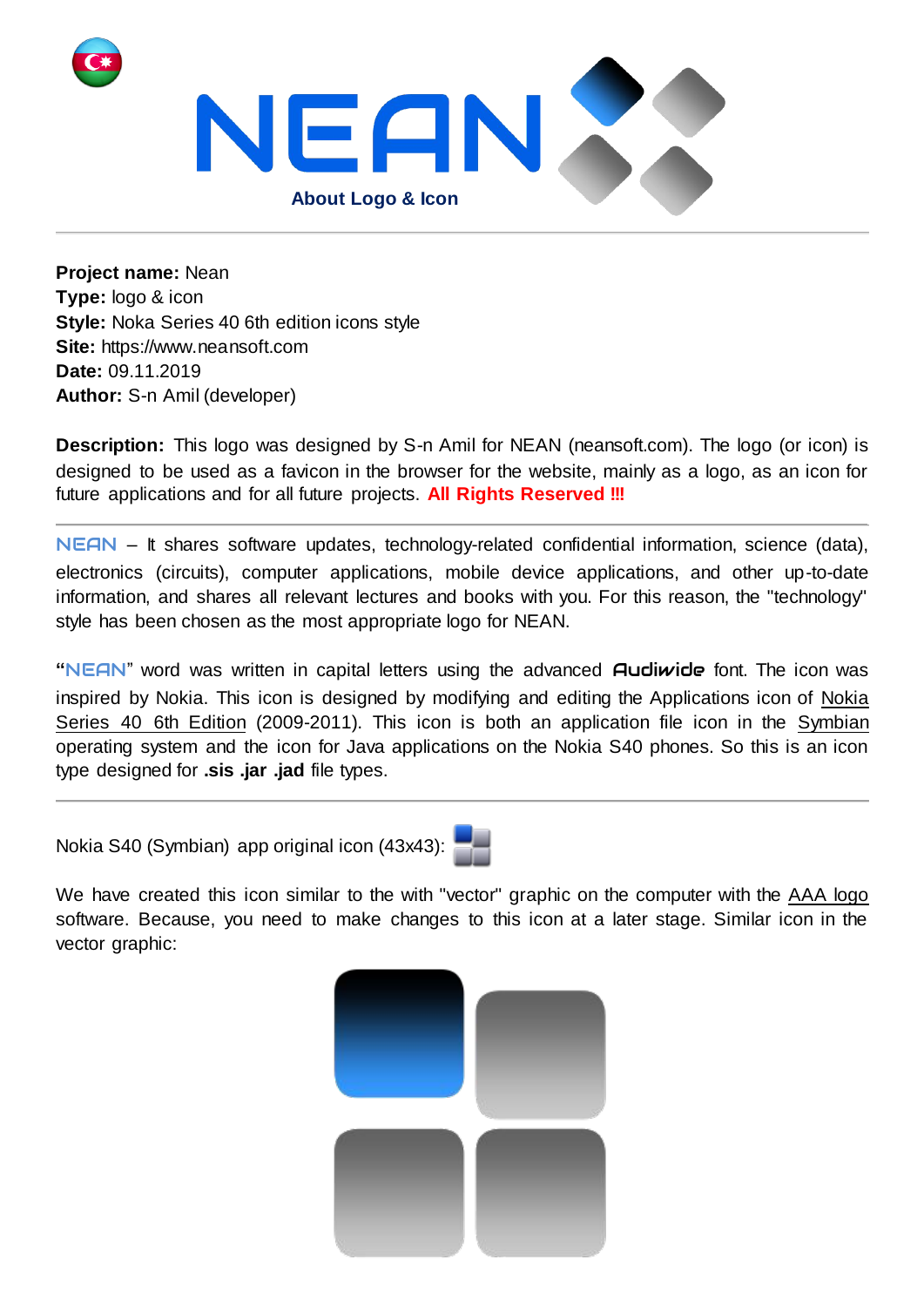

This icon is rotated 10 degrees to the right (clockwise)

Then we split the icon into 4 parts and created an icon for NEAN. These four particles resemble a rhombic geometric figure. And one of them (the first one) is designed in dark blue (or sky blue), and the other three are in gray.



The NEAN word was then written using the audiowide font, and the previous icon was placed to the right of this post. **The NEAN logo finally appeared**)))

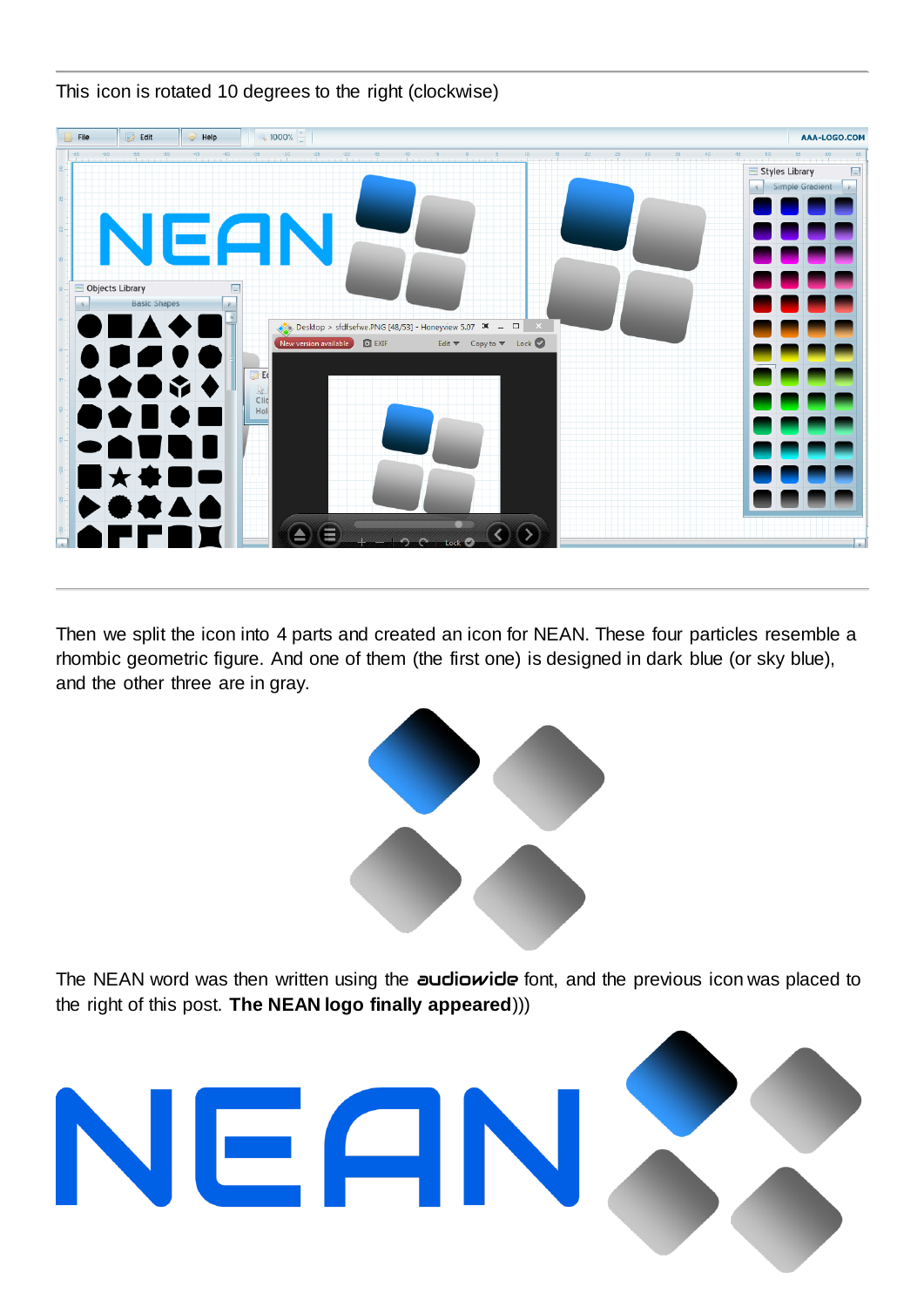In addition, the NEAN logo was re-engineered with Adobe Illustrator CS6 software on the computer , and the distance, lengths, sizes and colors were reviewed again.



**NOTE:** A special thanks to graphic designer Orkhan Ahmedli for correcting the distance between the logo (see: oorkdi.com Orkhan Ahmadli).There is also a different design of the logo: